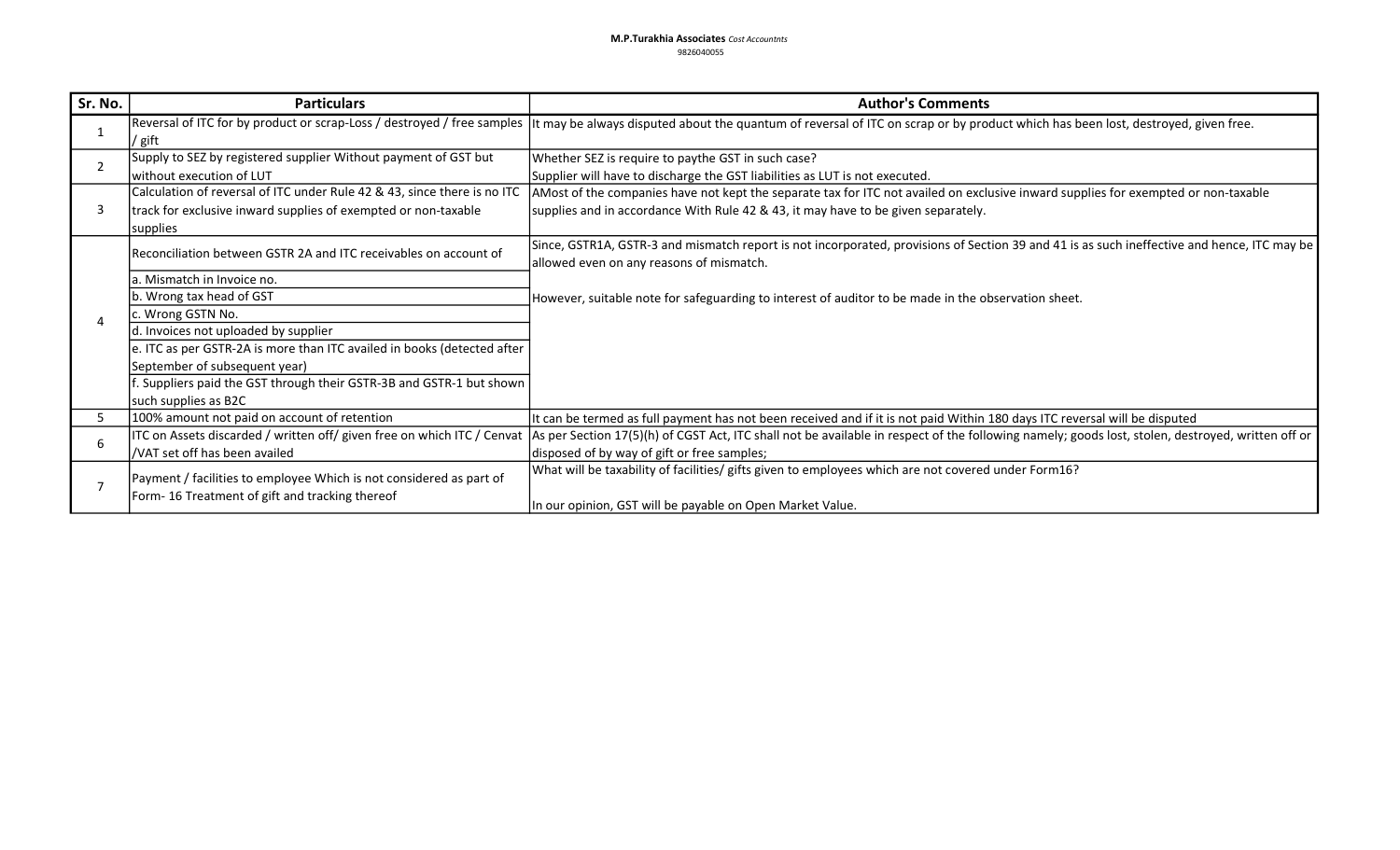## **M.P.Turakhia Associates** Cost Accountnts 9826040055

|    |                                                                                                  | As per Section 17(5)(a) of CGST Act, ITC shall not be available in respect of the following namely;                                                                                                                                                                                                                                                                                                                                                                                                                                                                                                                                                                                                                                                       |
|----|--------------------------------------------------------------------------------------------------|-----------------------------------------------------------------------------------------------------------------------------------------------------------------------------------------------------------------------------------------------------------------------------------------------------------------------------------------------------------------------------------------------------------------------------------------------------------------------------------------------------------------------------------------------------------------------------------------------------------------------------------------------------------------------------------------------------------------------------------------------------------|
| 8  | ITC on Motor Vehicle insurance, motor vehicle repairs, building repair,                          | a) motor vehicles and other conveyances except when they are used-                                                                                                                                                                                                                                                                                                                                                                                                                                                                                                                                                                                                                                                                                        |
|    |                                                                                                  | i) for making the following taxable supplies, namely:                                                                                                                                                                                                                                                                                                                                                                                                                                                                                                                                                                                                                                                                                                     |
|    |                                                                                                  | A) further supply of such vehicles or conveyances; or.                                                                                                                                                                                                                                                                                                                                                                                                                                                                                                                                                                                                                                                                                                    |
|    |                                                                                                  | B) transportation of passengers; or                                                                                                                                                                                                                                                                                                                                                                                                                                                                                                                                                                                                                                                                                                                       |
|    |                                                                                                  | $ C $ imparting training on driving, flying, navigating such vehicles or conveyances;                                                                                                                                                                                                                                                                                                                                                                                                                                                                                                                                                                                                                                                                     |
|    |                                                                                                  | ii) for transportation of goods;                                                                                                                                                                                                                                                                                                                                                                                                                                                                                                                                                                                                                                                                                                                          |
|    |                                                                                                  | D) goods or services or both received by a taxable person for construction of an immovable property (other than plant or machinery) on his<br>own account including when such goods or services or both are used in the course or furtherance of business.<br>Explanation-For the purposes of clauses (c) and (d), the expression "construction" includes re-construction, renovation, additions or<br>alterations or repairs, to the extent of capitalization, to the said immovable property;<br>However, the CGST Amendment Act 2018 amends Section 17(5) of CGST Act for disallowance on the ITC on the subject matter. This<br>provision is implemented w.e.f. 1st Feb 2018. Therefore, ITC may be allowed.                                          |
| 9  | ITC on CSR activities done when it is shown below the line as a part of<br><b>CSR</b> compliance | Since it is not in the course of business or furtherance of business and it is appropriation of profit, no ITC is allowed.                                                                                                                                                                                                                                                                                                                                                                                                                                                                                                                                                                                                                                |
| 10 | Value of free goods supplied / Amortization when specific clause is<br>absent in PO              | As per circular no. 47/21/2018-GST dated 8th Jun 2018 issued by the CBIC, the value of dies / tools / moulds supplied FOC need not be<br>added in the value of the . goods suppliedby manufacturer. Considering the clarification in the circular, every person needs to be ensured<br>that absolute clarity while raising the purchase order when such part / components are going to be sourced from the manufacturers and for<br>which dies / tools / moulds are supplied by the recipient of the component The purchase order should clearly specify that the consideration<br>of parts, components with the separate clause that dies / moulds / tools will be supplied on "FOC basis' till the time such goods are sourced<br>from the manufacturer |
| 11 | Rate of interest on ITC reversal / ITC wrong availed                                             | Interest at the rate of 24% has been specified only on the ITC not reversed on information of mismatch report and mismatches are not<br>removed within the period of 6 months. However, provisions of removing mismatch has not been introduced. Therefore, interest rate to be                                                                                                                                                                                                                                                                                                                                                                                                                                                                           |
| 12 | Income from Dividend, Mutual Funds, Securities etc. or sale of<br>petroleum products.            | These are nontaxable supplies and therefore it should be considered for the purpose of reversal of ITC in terms of Rule 42 and Rule 43 of<br>CGST Rules 2017                                                                                                                                                                                                                                                                                                                                                                                                                                                                                                                                                                                              |
| 13 | What %age to be applied for the removal of capital goods acquired<br>prior to GST regime?        | For Capital goods pertaining to earlier regime and credit is availed of earlier tax on the same identined then 5% per quarter to be identified.<br>The amount identified to be compared with GST applicable on such goods on transaction value and higher amount has to be paid.<br>If above method is not followed necessary comments to be given in the report.                                                                                                                                                                                                                                                                                                                                                                                         |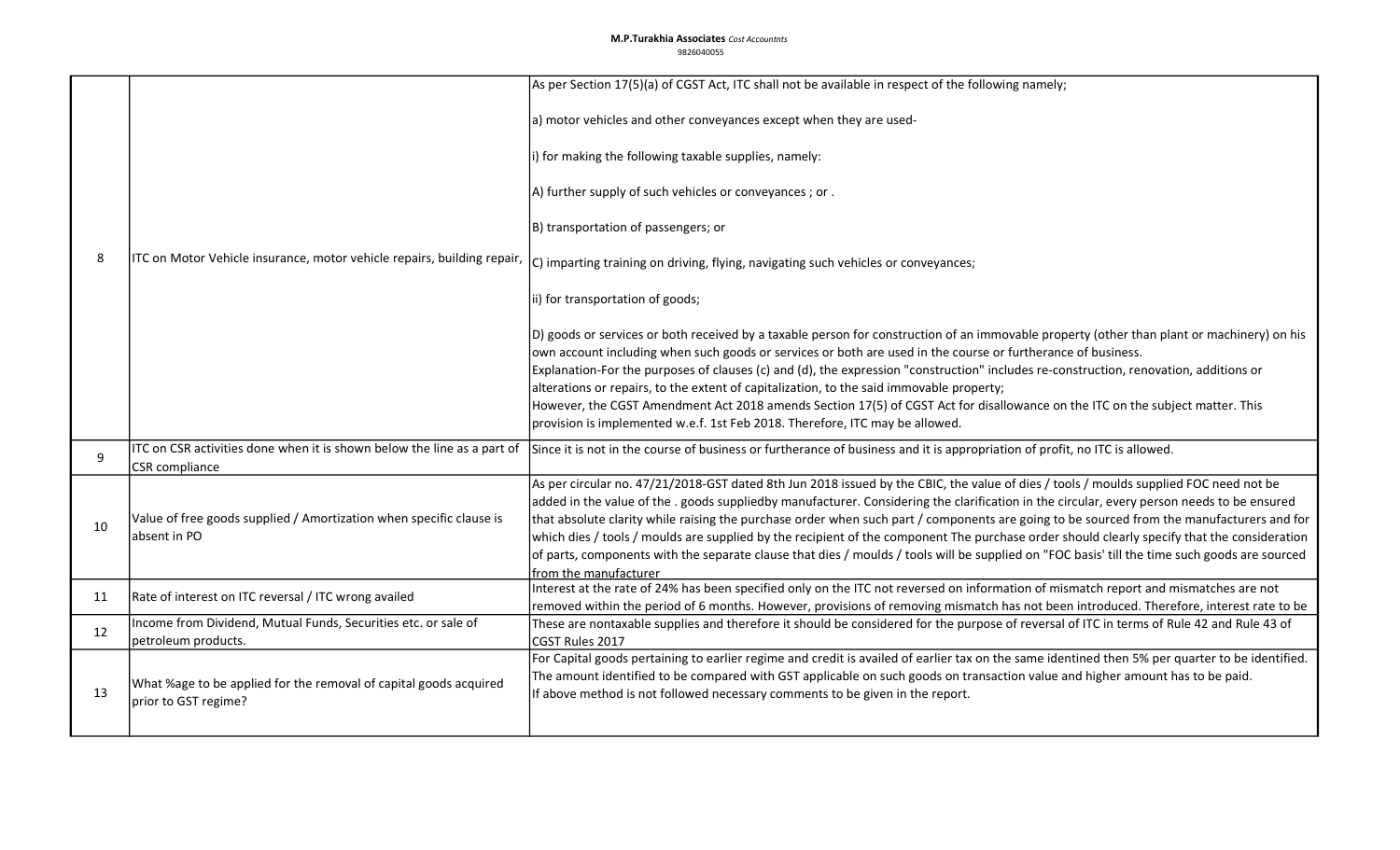|    |                                                                                                     | As per Section 17 (5)(h) of CGST Act, ITC shall not be available in respect of the following namely; goods lost, stolen, destroyed, written off or<br>disposed of by way of gift or free samples                                                                                                                                                                                                                                                                                                                                                                                                                                                                                                                                                                                                                                                                                                                                                                                                                                                                                                                                      |
|----|-----------------------------------------------------------------------------------------------------|---------------------------------------------------------------------------------------------------------------------------------------------------------------------------------------------------------------------------------------------------------------------------------------------------------------------------------------------------------------------------------------------------------------------------------------------------------------------------------------------------------------------------------------------------------------------------------------------------------------------------------------------------------------------------------------------------------------------------------------------------------------------------------------------------------------------------------------------------------------------------------------------------------------------------------------------------------------------------------------------------------------------------------------------------------------------------------------------------------------------------------------|
| 14 | Exports on FOC basis - reversal?                                                                    | As per CGST Rules 42 Manner of determination of input tax credit in respectof inputs or input services and reversal thereof.-(1) The input<br>tax credit in respect of inputs or input services, which attract the provisions of sub-section (1) or subsection (2) of section 17, being partly<br>used for the purposes of business and partly for other purposes, or partly used for effecting taxable supplies including zero rated supplies<br>and partly for effecting exempt supplies, shall be attributed to the purposes of business or for effecting taxable supplies in the following<br>manner, namely,<br>16. (1) "zero rated supply" means any of the following supplies of goods or servicesor both, namely:<br>(a) export of goods or services or both; or<br>(b) supply of goods or services or both to a Special Economic Zone developer or a Special Economic Zone unit.<br>(2) Subject to the provisions of sub-section (5) of section 17 of the Central Goods and Services Tax Act, credit of input tax may be availed for<br>making zerorated supplies, notwithstanding that such supply may be an exempt supply. |
|    | Issues of Tran-1                                                                                    | Detailed analysis needs to be done and also considering the retrospective amendment in Section 139 and Section 140 of CGST Act 2017,                                                                                                                                                                                                                                                                                                                                                                                                                                                                                                                                                                                                                                                                                                                                                                                                                                                                                                                                                                                                  |
|    | Carry forward of Cenvat Credit on capital goods, inputs & Input Service                             | which is been made effective from 01.07.2017 will have to be considered and therefore, if any credit on account of balance of education<br>cess, higher & secondary education cess and Krishi Kalyan Cess is taken then that will have to be reversed.                                                                                                                                                                                                                                                                                                                                                                                                                                                                                                                                                                                                                                                                                                                                                                                                                                                                                |
|    | Material received prior to 30.06.2017 but no GRN prepared and no<br>accounting done upto 30.06.2017 | Further, while doing the amendment, eligible duties do not include service tax and therefore such credit Which has been transferred in Tran-<br>I will be unnecessarily litigated even though department have issued the clarification that it is not intended.                                                                                                                                                                                                                                                                                                                                                                                                                                                                                                                                                                                                                                                                                                                                                                                                                                                                       |
|    | Material received prior to 30.06.2017 but GRN prepared and no                                       |                                                                                                                                                                                                                                                                                                                                                                                                                                                                                                                                                                                                                                                                                                                                                                                                                                                                                                                                                                                                                                                                                                                                       |
|    | accounting done upto 30.06.2017 or no application made for                                          |                                                                                                                                                                                                                                                                                                                                                                                                                                                                                                                                                                                                                                                                                                                                                                                                                                                                                                                                                                                                                                                                                                                                       |
|    | extension                                                                                           |                                                                                                                                                                                                                                                                                                                                                                                                                                                                                                                                                                                                                                                                                                                                                                                                                                                                                                                                                                                                                                                                                                                                       |
| 16 | Stock declared Supported With duty paying documents not directly in                                 |                                                                                                                                                                                                                                                                                                                                                                                                                                                                                                                                                                                                                                                                                                                                                                                                                                                                                                                                                                                                                                                                                                                                       |
|    | the name of tax payer / registered person                                                           |                                                                                                                                                                                                                                                                                                                                                                                                                                                                                                                                                                                                                                                                                                                                                                                                                                                                                                                                                                                                                                                                                                                                       |
|    | Invoice With registered person prior to 12 months                                                   |                                                                                                                                                                                                                                                                                                                                                                                                                                                                                                                                                                                                                                                                                                                                                                                                                                                                                                                                                                                                                                                                                                                                       |
|    | Stock declared Without duty paying documents. Provision made in the                                 |                                                                                                                                                                                                                                                                                                                                                                                                                                                                                                                                                                                                                                                                                                                                                                                                                                                                                                                                                                                                                                                                                                                                       |
|    | books of accounts based on Tran-1 but not sold before due date                                      |                                                                                                                                                                                                                                                                                                                                                                                                                                                                                                                                                                                                                                                                                                                                                                                                                                                                                                                                                                                                                                                                                                                                       |
|    | Stock decl ared without duty paying documents. Provision made in the                                |                                                                                                                                                                                                                                                                                                                                                                                                                                                                                                                                                                                                                                                                                                                                                                                                                                                                                                                                                                                                                                                                                                                                       |
|    | books of accounts based on Tran-1 but sold before due date Tran-2                                   |                                                                                                                                                                                                                                                                                                                                                                                                                                                                                                                                                                                                                                                                                                                                                                                                                                                                                                                                                                                                                                                                                                                                       |
|    | not filed or not updated                                                                            |                                                                                                                                                                                                                                                                                                                                                                                                                                                                                                                                                                                                                                                                                                                                                                                                                                                                                                                                                                                                                                                                                                                                       |
| 15 |                                                                                                     | As per Section 17(5)(h) of CGST Act, ITC shall not be available in respect of the following namely; goods lost, stolen, destroyed, written off or                                                                                                                                                                                                                                                                                                                                                                                                                                                                                                                                                                                                                                                                                                                                                                                                                                                                                                                                                                                     |
|    | Partiai written off value of goods                                                                  | disposed of by way of gift or free samples;                                                                                                                                                                                                                                                                                                                                                                                                                                                                                                                                                                                                                                                                                                                                                                                                                                                                                                                                                                                                                                                                                           |
|    |                                                                                                     | Since there is a partial written off and stocks are kept in the books of account, no ITC reversal is required                                                                                                                                                                                                                                                                                                                                                                                                                                                                                                                                                                                                                                                                                                                                                                                                                                                                                                                                                                                                                         |
|    |                                                                                                     |                                                                                                                                                                                                                                                                                                                                                                                                                                                                                                                                                                                                                                                                                                                                                                                                                                                                                                                                                                                                                                                                                                                                       |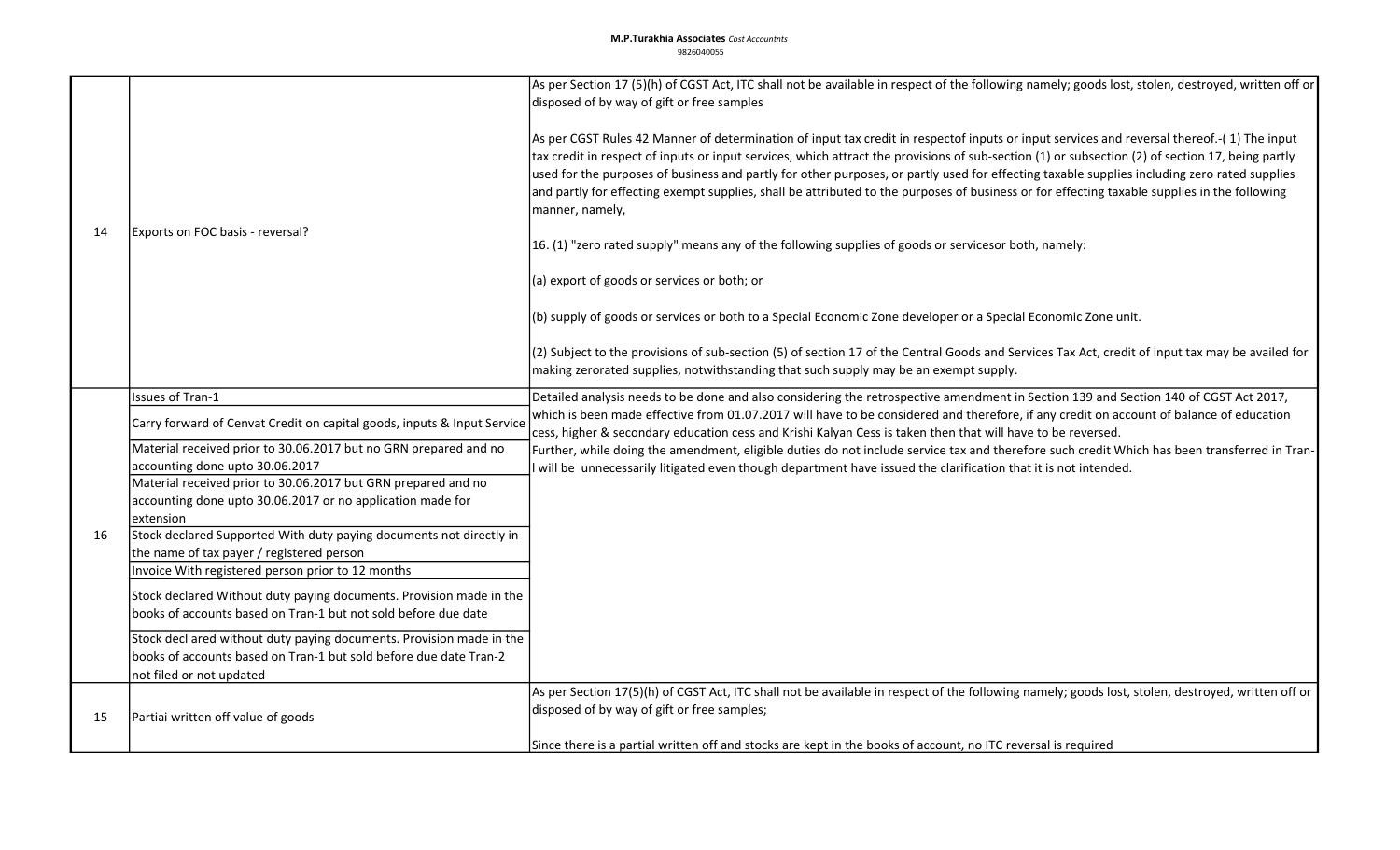| 16 | ITC on Assets discarded / written off/ given free on which ITC / Cenvat                                                          | As per Section 17(5)(h) of CGST Act, ITC shall not be available in respect of the following namely; goods lost, stolen, destroyed, written off or                                                                                                                                        |
|----|----------------------------------------------------------------------------------------------------------------------------------|------------------------------------------------------------------------------------------------------------------------------------------------------------------------------------------------------------------------------------------------------------------------------------------|
|    | /VAT set off has not been availed                                                                                                | disposed of by way of gift or free samples;                                                                                                                                                                                                                                              |
| 17 | Allocation and apportionment value is different for the purpose of                                                               | If such apportionment has been accounted in the books of accounts and debited / credited to distinct person, in that case only tax liability                                                                                                                                             |
|    | valuation of WIP and finished goods in the books of accounts visa-vis                                                            | Will arise, otherwise if it used only for the purpose of costing/MIS then in our opinion, cross charge will not prevail in spite of the facts of                                                                                                                                         |
|    | tax invoice prepared on distinct person                                                                                          | decision of advance ruling authority in the case of M/s Cummins India Pvt. Ltd.                                                                                                                                                                                                          |
| 18 |                                                                                                                                  |                                                                                                                                                                                                                                                                                          |
| 19 | Removal of inputs as such which were procured prior to 30.06.2017<br>and given FOC / lost / destroyed What amount to be reversed | Whether to reverse CGST (w.r.t Excise Cenvat availed at that time) and SGST (w.r.t. VAT set off availed at that time) or to reverse GST on the<br>said items at prevailing GST rates? It will depend on one to one co-relationship, otherwise GST will be payable on transactions value. |
|    | Who should pay GST under RCM on ocean freight in case goods are                                                                  | (26) "importer", in relation to any goods at any time between their importation and the time when they are cleared for home consumption,<br>includes any owner or any person holding himself out to be the importer;                                                                     |
| 20 | imported by A and stored in bonded warehouse and later clearance is<br>made by B for home consumption?                           | From the definition of importer, both A & B can be treated as importer in case A has not paid GST on ocean freight, then B has to pay on<br>reverse charge basis.                                                                                                                        |
|    |                                                                                                                                  | If not paid, the liability to be reported in GST Audit.                                                                                                                                                                                                                                  |
|    |                                                                                                                                  | Whether to reverse only SGST (to the extent of VAT set off)?                                                                                                                                                                                                                             |
| 21 | Removal of inputs as such which were procured prior to 30.06.2017                                                                |                                                                                                                                                                                                                                                                                          |
|    | and given FOC / lost / destroyed What amount to be reversed by EOU                                                               | It will depend on one to one co-relationship, otherwise GST will be payable on transactions value.                                                                                                                                                                                       |
|    | Whether apportionment of expenses to other entities (distinct entity)                                                            | COLUMBIA ASIA HOSPITALS PRIVATE LIMITED                                                                                                                                                                                                                                                  |
| 22 | tax is payable?                                                                                                                  | Advance Ruling No. KAR ADRG 15 / 2018 dtd. 27.07.2018. Kindly refer my article on the subj ect published in last month.                                                                                                                                                                  |
|    |                                                                                                                                  | Whether SEZ needs to pay GST under reverse charge mechanism till 13.10.2017                                                                                                                                                                                                              |
|    |                                                                                                                                  |                                                                                                                                                                                                                                                                                          |
| 23 | Supply to SEZ by unregistered supplier Without payment of GST                                                                    | There is exemption on payment of any tax to SEZ Units and Developer for authorized operations on the reverse charge basis vide                                                                                                                                                           |
|    |                                                                                                                                  | Notification No. 18/2017 IGST Rates dtd. 05.07.2017 and hence no tax is required to be paid.                                                                                                                                                                                             |
|    |                                                                                                                                  | Whether the supplier can avail the benefit of exemption of IGST when goods / services are supplied to be used in non-processing zone for                                                                                                                                                 |
|    | Supply to SEZ unit / developer located at non-processing zone for<br>operation and maintenance                                   | operation and maintenance of SEZ?                                                                                                                                                                                                                                                        |
| 24 |                                                                                                                                  |                                                                                                                                                                                                                                                                                          |
|    |                                                                                                                                  | In our opinion, since it is not covered under authorized operations, it will not be zero rated supply. It will not be treated as supply to SEZ.                                                                                                                                          |
| 25 | Supply to SEZ unit / developer located at non-processing zone for<br>developing infrastructure                                   | If it is for authorized operations, then only such supply will be treated as zero rated supply.                                                                                                                                                                                          |
| 26 | Receipt of goods from unregistered person prior to 13.10.2017 but                                                                | Whether GST is payable under reverse charge?                                                                                                                                                                                                                                             |
|    | accounted after 13.10.2017                                                                                                       | In our opinion GST will be payable on reverse charge.                                                                                                                                                                                                                                    |
| 27 | Receipt of goods at prevailing rate of tax and subsequently tax rate is                                                          | Since rates are different and return can be made through either credit note or tax invoice what should be the applicable & what should be                                                                                                                                                |
|    | reduced. Return of goods against invoice Rate of Tax ? VIs-a -vis return                                                         | the tax rate?                                                                                                                                                                                                                                                                            |
|    | of goods against credit note                                                                                                     |                                                                                                                                                                                                                                                                                          |
|    |                                                                                                                                  | <u>In our opinion in accordance with time of sunnly, preparation of invoice / credit note is the relevant date and tay rate is annlicable on such </u>                                                                                                                                   |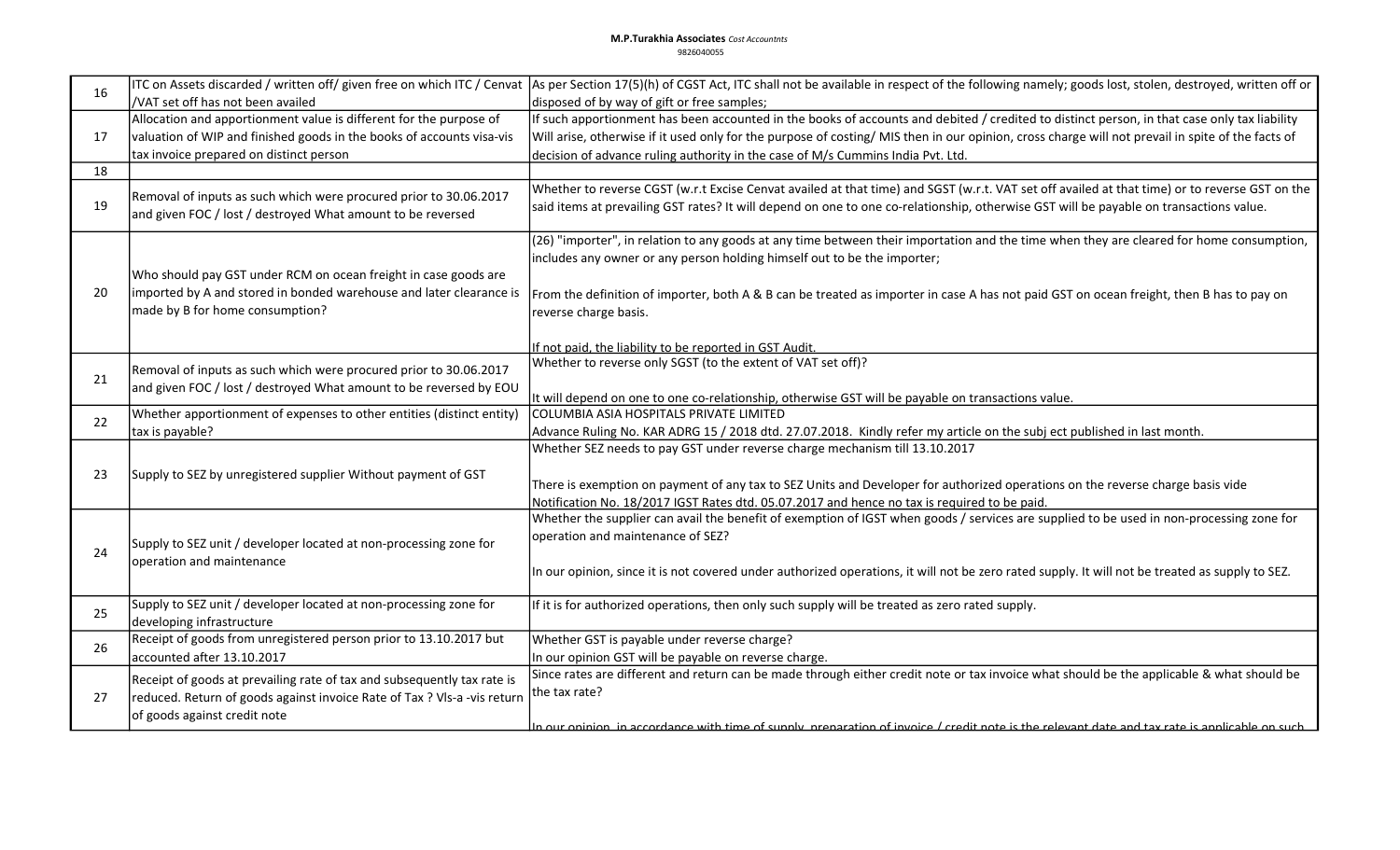| 28 | High Sea Sale                                                                                                                                                                                           | In the GST Amendment Act 2018, it is very clear that High Sea Sale will not be treated as Supply. However this Is not having retrospective<br>effect and therefore whether it Will be considered as exempt supply for the calculation of reversal under rule 42 & 43 for the purpose of<br>finalization of GSTR-9C certification for the year July 2017 to March 2018 and for the periodApril 2018 to 31st January 2019.                                                                                 |
|----|---------------------------------------------------------------------------------------------------------------------------------------------------------------------------------------------------------|----------------------------------------------------------------------------------------------------------------------------------------------------------------------------------------------------------------------------------------------------------------------------------------------------------------------------------------------------------------------------------------------------------------------------------------------------------------------------------------------------------|
| 29 | Credit note issued with GSTfor various reasons                                                                                                                                                          | Credit note issued for volume Discount, commission discount after sales, whether tax to charge on credit note?<br>In our opinion, Issuance of the credit note with GST i. e. reducing the tax liability Will have to satisfy the following conditions:<br>1. It should be known before time of supply.<br>2. Recipient should reverse the ITC<br>Further, credit note can be issued with tax on or before 30th Sept of the subsequent year, which is extended now for this year upto 31st<br>March 2019. |
| 30 | At the time advance GST rate was higher which was subsequently                                                                                                                                          | Time of Supply is the date of invoice on which goods or services are supplied and the tax will have to be paid at applicable rate. If advance is                                                                                                                                                                                                                                                                                                                                                         |
| 31 | reduced at the time of supply - Refund voucher<br>When invoice value is higher as reflected in GSTR2A but booked less in<br>the books of accounts on account of certain deduction Taxability<br>thereof | received prior and tax is paid more, then it will be adjusted through refund voucher.<br>Recipient will be entitled to the proportionate credit of the amount booked in the books of account.                                                                                                                                                                                                                                                                                                            |
| 32 | ITC on billing of banquet hall When separate value are available for<br>foods and others / not available                                                                                                | Input tax credit on the bangiiet hall charges paid is allowed where no separate value of food & other is mentioned.                                                                                                                                                                                                                                                                                                                                                                                      |
| 33 | ITC on CSR activities done when it is shown as business expenditure                                                                                                                                     | As per Section 16(1) of CGST Act, Every registered person shall, subject to such conditions and restrictions as may be prescribed and in the<br>manner spedfled in section 49, be entitled to take credit of input tax charged on any supply of goods or services or both to him which are<br>used or intended to be used in the course or furtherance of his business and the said amount shall be credited to the electronic credit ledger<br>of such person.                                          |
| 34 | Determination of Composite supply Visa-Vis mixed supply and rate<br>thereof                                                                                                                             | It will be important to determine composite supply & mix-supply base don the facts and correct rate of tax will be applied accordingly.                                                                                                                                                                                                                                                                                                                                                                  |
| 35 | Quantity received is higher than that of Quantity mentioned on Invoice<br>without mentioning additional quantity as free gift No Debit note /<br>credit note received for same                          | If the quantity does not have the supporting document, the goods can be confiscated as per section 130(1).<br>1. How such quantities can be tracked in GST audit as these Will not be reflected in GSTR 2A, Invoice, etc.?<br>2. Do we have to match the stock as there will be difference in the physical quantities stock and quantity of stock as per books?                                                                                                                                          |
| 36 | Quantity dispatched is higher than that of Quantity mentioned on<br>Invoice without mentioning additional quantity as free gift No Debit<br>note / credit note received for same                        | If the quantity issued is not mentioned on the invoice then that will be treated as free supply or disposal as gift, thus attracting section 17(5)<br>and reversal of ITC has to be made.<br>1. How such quantities can be tracked as these will not be PO, Sales Invoice, Delivery Challan, etc.?<br>2. Do we have to match the stock?                                                                                                                                                                  |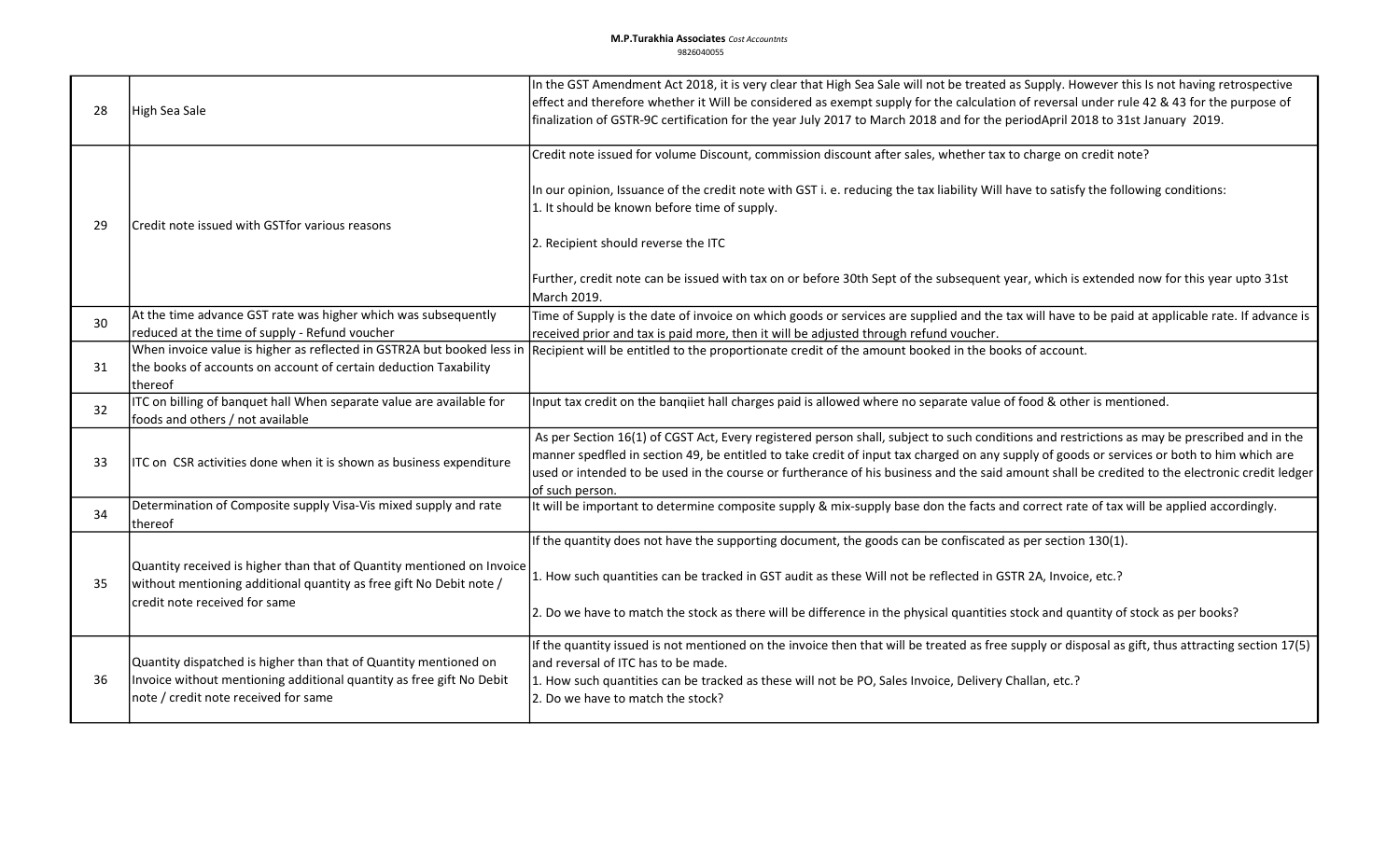## **M.P.Turakhia Associates** Cost Accountnts 9826040055

|    |                                                                                                                                      | U/s section 17(5) tax credit related to following will not be allowed;                                                                            |
|----|--------------------------------------------------------------------------------------------------------------------------------------|---------------------------------------------------------------------------------------------------------------------------------------------------|
|    |                                                                                                                                      |                                                                                                                                                   |
| 37 | ITC on material not required for production like uniform, tissue paper,                                                              | (g) goods or services or both used for personal consumption; Thus Will                                                                            |
|    |                                                                                                                                      | a. the credit of expenses incurred on the Uniform used by the employees of the company will available to the company? How do you                  |
|    | stationery                                                                                                                           | bifurcate that the uniform has been given to the factory workers of admin staff? If the uniform is taken by the employees to his home will it     |
|    |                                                                                                                                      | be treated as gift?                                                                                                                               |
|    |                                                                                                                                      |                                                                                                                                                   |
|    |                                                                                                                                      | b. Will the credit related to stationery and tissue papers, etc. will be available to the company?                                                |
|    |                                                                                                                                      |                                                                                                                                                   |
|    |                                                                                                                                      | Fligibility of ITC will be determined after understanding the facts of the case                                                                   |
| 38 | Cost of rework done on imported goods and such cost is debited to                                                                    | Place of Supply has to be ascertained and liability has to be calculated accordingly                                                              |
|    | foreign supplier. GST impact on same                                                                                                 | 1. ITC related to Furniture expenditure as below. How can we determine for which purpose the ply has been issued:-                                |
|    |                                                                                                                                      | a. ITC of ply and other related material used by the client for creation of cabin, partition, etc., Which is connecting the flooring and ceiling. |
|    |                                                                                                                                      |                                                                                                                                                   |
|    |                                                                                                                                      | b.Glass partition created                                                                                                                         |
|    |                                                                                                                                      |                                                                                                                                                   |
|    |                                                                                                                                      | c.Chairs and tables made                                                                                                                          |
|    | ITC on Expenses related to furniture, Electricity & fire extinguisher<br>which can be treated as immovable property allowable or not |                                                                                                                                                   |
|    |                                                                                                                                      | d.Cupboards made for storage                                                                                                                      |
| 39 |                                                                                                                                      |                                                                                                                                                   |
|    |                                                                                                                                      | 2. Fire Extinguisher form part of building and is immovable property whether                                                                      |
|    |                                                                                                                                      | credit Will be available?                                                                                                                         |
|    |                                                                                                                                      |                                                                                                                                                   |
|    |                                                                                                                                      | How can we decide if the value is for the system or the hand pumps?                                                                               |
|    |                                                                                                                                      | The answer will depend on the facts, whether such goods can be dissembled in the original form. If yes, it is the movable goods and ITC Will      |
|    |                                                                                                                                      | be allowed. If no, I then it is imInovable property and no ITC will be allowed.                                                                   |
|    |                                                                                                                                      | Needles to say, wherever ITC is availed and the said amount should not be included in capitalization of such assets                               |
| 40 | Anti - profiteering clause compliance if any?                                                                                        | As such there is no provision in GSTR-9C and therefore this aspect need not to be looked into while finalizing GSTR-9C.                           |
|    |                                                                                                                                      | If the company has sold the used motor vehicle                                                                                                    |
|    |                                                                                                                                      | 1. what will be the value on which the company has to pay the tax?                                                                                |
| 41 | Car sale and Disclosure in Returns and if margin value negative,                                                                     | 2. What will be the rate on which tax is to be paid?                                                                                              |
|    | reversal of 42 & 43 to be done and valuationhas to be checked                                                                        | 3. What will be the case if no tax is paid?                                                                                                       |
|    |                                                                                                                                      | 4. What if the motor vehicle is sold at less than book value, should amount be reversed as per rule 42 & 43?                                      |
|    |                                                                                                                                      | Tax liability will be determined based on the facts of the case.                                                                                  |
|    |                                                                                                                                      | The goods destroyed to be linked to the invoice of purchase and tax credit availed on the basis of the invoice to be reversed. If the company     |
| 42 | Destruction of goods acquired prior to GST regime and destroyed?                                                                     | has reversed excess no need to comment on Audit Report. However, If, reversal / payment is short, then tax payable to be reported.                |
|    |                                                                                                                                      |                                                                                                                                                   |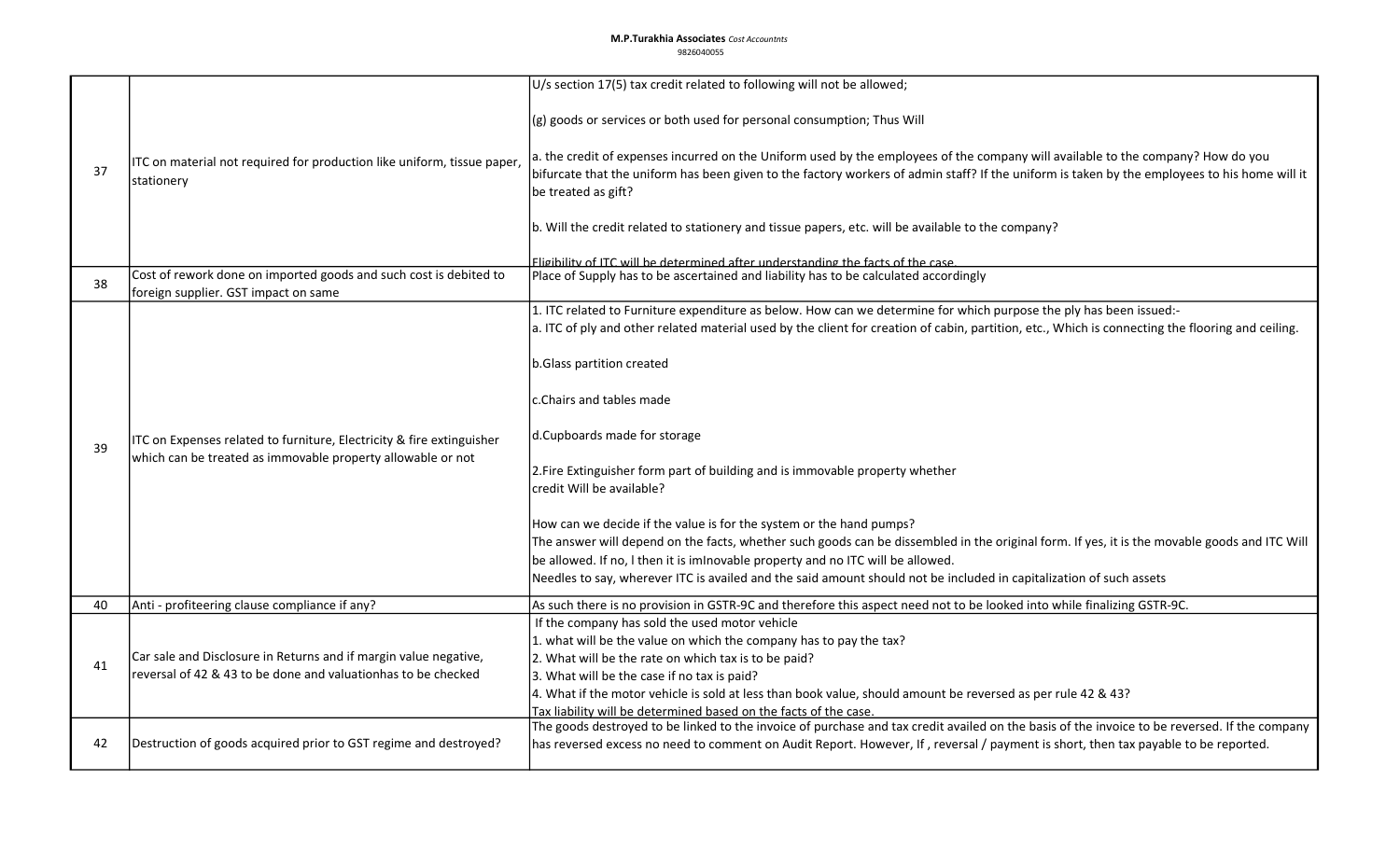| 43 | Whether ITC is required to be reversed on impairment of asset made<br>in the books of accounts?                                                                                                                                                                        | As per Section 17 (5)(h) of CGST Act, ITC shall not be available in respect of the following namely; goods lost, stolen, destroyed, written off or<br>disposed of by way of gift or free samples. However, it is the impairment of asset keeping in the books of account, no ITC reversal is<br>Ireauired.                                                                                                                                                                                                                                                                                                                                                                                                                                                                                                                                                                                                                                                                                                                                                                                                                                                                                                                                                                                                                                                                                                            |
|----|------------------------------------------------------------------------------------------------------------------------------------------------------------------------------------------------------------------------------------------------------------------------|-----------------------------------------------------------------------------------------------------------------------------------------------------------------------------------------------------------------------------------------------------------------------------------------------------------------------------------------------------------------------------------------------------------------------------------------------------------------------------------------------------------------------------------------------------------------------------------------------------------------------------------------------------------------------------------------------------------------------------------------------------------------------------------------------------------------------------------------------------------------------------------------------------------------------------------------------------------------------------------------------------------------------------------------------------------------------------------------------------------------------------------------------------------------------------------------------------------------------------------------------------------------------------------------------------------------------------------------------------------------------------------------------------------------------|
| 44 | Whether ITC is required to be reversed on reimbursement towards<br>sharing of exempt supplies viz; water, electricity                                                                                                                                                  | Being exempt supply ITC is required to be reversed. If not reversed necessary action to be taken in the audit report.                                                                                                                                                                                                                                                                                                                                                                                                                                                                                                                                                                                                                                                                                                                                                                                                                                                                                                                                                                                                                                                                                                                                                                                                                                                                                                 |
| 45 | Determination of place of supply w.r.t. billing outside India in foreign<br>currency in the matter of Research & Development where goods are<br>also required but output is detailed analysis                                                                          | It is important to determine place of supply and work Tax liability accordingly. Further, it should be also ensure, if the place of supply is<br>outside India, whether it will be considered as export of service and tax liability to be worked out accordingly                                                                                                                                                                                                                                                                                                                                                                                                                                                                                                                                                                                                                                                                                                                                                                                                                                                                                                                                                                                                                                                                                                                                                     |
| 46 | In case where the Company has paid IGST on export and obtained a<br>refund. The Company's supplier had availed the benefit of<br>Notifications referred in Rule 96 (10) of CGST Rules. Whether refund<br>claimed is to be shown as erroneously claimed in audit report | Yes, audit report should be qualified, and appropriate disclosure should be given.                                                                                                                                                                                                                                                                                                                                                                                                                                                                                                                                                                                                                                                                                                                                                                                                                                                                                                                                                                                                                                                                                                                                                                                                                                                                                                                                    |
| 47 | Whether ITC to be availed on the supply received in a place which is<br>not registered as additional place of business.                                                                                                                                                | Yes, ITC tb be availed, since it is in the course of business and furtherance of business and appropriate comment should be made in audit<br>report.                                                                                                                                                                                                                                                                                                                                                                                                                                                                                                                                                                                                                                                                                                                                                                                                                                                                                                                                                                                                                                                                                                                                                                                                                                                                  |
| 48 | Drop Shipment                                                                                                                                                                                                                                                          | In the GST Amendment Act 2018, Drop Shipmerit is covered in Such Schedule III in section 7. However this is not having retrospective effect<br>and therefore whether it will be considered as exempt supply for the calculation of reversal under rule 42 & 43 for the purpose of<br>finalization of GSTR9C certification for the year July 2017 to March 2018 and for the period April 2018 to 31st January 2019                                                                                                                                                                                                                                                                                                                                                                                                                                                                                                                                                                                                                                                                                                                                                                                                                                                                                                                                                                                                     |
| 49 | Interest on debit note / supplementary invoice:                                                                                                                                                                                                                        | a. Interest on debit note issued on clearance of goods or services provided or agreed to be provided prior to lst July 2017<br>b. When debit note / supplementary invoices are issued in GST Era on account of price revision, it will be deemed to be issued within 30<br>days from the date of fixation of price revision and hence tax Will be applicable at the rate applicable in GST Era and relevant date will be 30<br>days of finalizing the rate of differential and interest to be calculated accordingly in accordance With Section 142(2) of CGST Act 2017.<br>c. When debit note / supplementary invoices are issued in GST Era on account of any other reason for clearance of goods / services agreed<br>or agreed to be provided prior to 1st July 2017 for any reason other than price revision, excise duty / service tax as the case may be Will be<br>payable in accordance with Section 11A of Central Excise Act 1944 / Section 78 of Finance Act 1994 as amended alongwith the interest in<br>accordance With Section 11B of Central Excise Act 1944?<br>d. When debit notes are raised for interest, late fees or penalty for delayed payment for any consideration, since, time of supply is on the<br>date of receiving the amount against such debit notes, tax will be payable in accordance With time of supply and interest Will be calculated<br>accordingly from such relevant date? |
| 50 | Interest in any other cases other than specific provisions above in<br> general                                                                                                                                                                                        | There are no specific provisions in the CGST Act 2017 other than specific provisions mentioned above. Interest will be applicable from the<br>relevant date of payment of tax and relevant date for tax determination is to be worked out from the date of time of supply in accordance<br>with Section 12 & 13 of CGST Act 2017                                                                                                                                                                                                                                                                                                                                                                                                                                                                                                                                                                                                                                                                                                                                                                                                                                                                                                                                                                                                                                                                                      |
| 51 | <b>Bus Transport</b>                                                                                                                                                                                                                                                   | Non-AC bus transport on fixed route falls is exempted and should be considered for calculation of reversal under rule 42 & 43. However,<br>some of the service provider are charging GST and no ITC is required to be taken. However, if it is provided on chargeable basis, whether<br>subsidized rate or otherwise then tax liability needs to be suitably worked out.                                                                                                                                                                                                                                                                                                                                                                                                                                                                                                                                                                                                                                                                                                                                                                                                                                                                                                                                                                                                                                              |